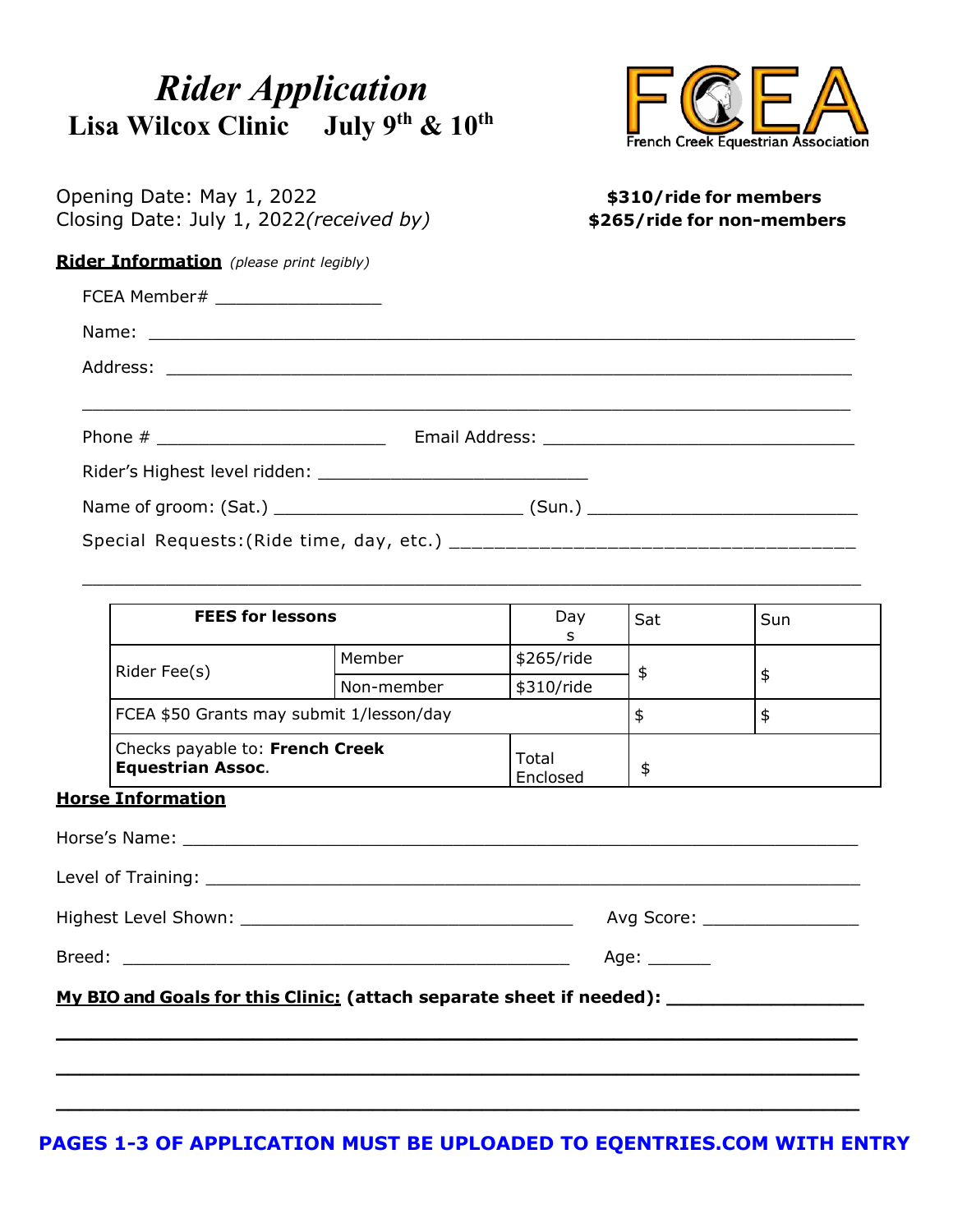## *Rider Application* **Lisa Wilcox Clinic July 9th & 10th**



| I understand and agree that entry into this clinic gives FCEA permission and right to use photographs of me, my<br>child (if applicable), and/or my property and to use these for their respective websites, social media, and/or<br>educational promotional materials. I further consent that my name and identity may be revealed therein or by<br>social media tagging, descriptive text or commentary.<br>Initials: The control of the control of the control of the control of the control of the control of the control of the control of the control of the control of the control of the control of the control of the control of th<br>to abide by the rules which cover this event as set forth by the USA Equestrian.<br>I understand that this is a high risk sport, and that my participation in this activity may also involve participation in an "equine<br>activity" as defined by applicable laws and is solely at my own risk. I understand that my participation involves all inherent risks<br>associated with the dangers and conditions which are an integral part of equine activities, including, but not limited to, the<br>near them; the unpredictability of equine reaction to sounds, sudden movements, smells, and unfamiliar objects; persons or<br>property, including the horse(s) which I may ride.<br>prohibit, stop or control any action during the activity deemed by the organizer to be improper or unsafe. |                                                                                                                                                                                                                                                                                                                                                                                                                                                                                                                                                                                                                                                                                                                                                                                                                                                                                                                                                                                                                                                                                                                                                                                                                                                                                                                                                                                                                                                                                             |
|------------------------------------------------------------------------------------------------------------------------------------------------------------------------------------------------------------------------------------------------------------------------------------------------------------------------------------------------------------------------------------------------------------------------------------------------------------------------------------------------------------------------------------------------------------------------------------------------------------------------------------------------------------------------------------------------------------------------------------------------------------------------------------------------------------------------------------------------------------------------------------------------------------------------------------------------------------------------------------------------------------------------------------------------------------------------------------------------------------------------------------------------------------------------------------------------------------------------------------------------------------------------------------------------------------------------------------------------------------------------------------------------------------------------------------------------------|---------------------------------------------------------------------------------------------------------------------------------------------------------------------------------------------------------------------------------------------------------------------------------------------------------------------------------------------------------------------------------------------------------------------------------------------------------------------------------------------------------------------------------------------------------------------------------------------------------------------------------------------------------------------------------------------------------------------------------------------------------------------------------------------------------------------------------------------------------------------------------------------------------------------------------------------------------------------------------------------------------------------------------------------------------------------------------------------------------------------------------------------------------------------------------------------------------------------------------------------------------------------------------------------------------------------------------------------------------------------------------------------------------------------------------------------------------------------------------------------|
|                                                                                                                                                                                                                                                                                                                                                                                                                                                                                                                                                                                                                                                                                                                                                                                                                                                                                                                                                                                                                                                                                                                                                                                                                                                                                                                                                                                                                                                      |                                                                                                                                                                                                                                                                                                                                                                                                                                                                                                                                                                                                                                                                                                                                                                                                                                                                                                                                                                                                                                                                                                                                                                                                                                                                                                                                                                                                                                                                                             |
|                                                                                                                                                                                                                                                                                                                                                                                                                                                                                                                                                                                                                                                                                                                                                                                                                                                                                                                                                                                                                                                                                                                                                                                                                                                                                                                                                                                                                                                      |                                                                                                                                                                                                                                                                                                                                                                                                                                                                                                                                                                                                                                                                                                                                                                                                                                                                                                                                                                                                                                                                                                                                                                                                                                                                                                                                                                                                                                                                                             |
|                                                                                                                                                                                                                                                                                                                                                                                                                                                                                                                                                                                                                                                                                                                                                                                                                                                                                                                                                                                                                                                                                                                                                                                                                                                                                                                                                                                                                                                      |                                                                                                                                                                                                                                                                                                                                                                                                                                                                                                                                                                                                                                                                                                                                                                                                                                                                                                                                                                                                                                                                                                                                                                                                                                                                                                                                                                                                                                                                                             |
|                                                                                                                                                                                                                                                                                                                                                                                                                                                                                                                                                                                                                                                                                                                                                                                                                                                                                                                                                                                                                                                                                                                                                                                                                                                                                                                                                                                                                                                      |                                                                                                                                                                                                                                                                                                                                                                                                                                                                                                                                                                                                                                                                                                                                                                                                                                                                                                                                                                                                                                                                                                                                                                                                                                                                                                                                                                                                                                                                                             |
|                                                                                                                                                                                                                                                                                                                                                                                                                                                                                                                                                                                                                                                                                                                                                                                                                                                                                                                                                                                                                                                                                                                                                                                                                                                                                                                                                                                                                                                      |                                                                                                                                                                                                                                                                                                                                                                                                                                                                                                                                                                                                                                                                                                                                                                                                                                                                                                                                                                                                                                                                                                                                                                                                                                                                                                                                                                                                                                                                                             |
|                                                                                                                                                                                                                                                                                                                                                                                                                                                                                                                                                                                                                                                                                                                                                                                                                                                                                                                                                                                                                                                                                                                                                                                                                                                                                                                                                                                                                                                      |                                                                                                                                                                                                                                                                                                                                                                                                                                                                                                                                                                                                                                                                                                                                                                                                                                                                                                                                                                                                                                                                                                                                                                                                                                                                                                                                                                                                                                                                                             |
| If necessary for rider selection, would you be able to send a video? $\,$ yes $\,$ $\Box$ $\,$ no $\,$ $\Box$                                                                                                                                                                                                                                                                                                                                                                                                                                                                                                                                                                                                                                                                                                                                                                                                                                                                                                                                                                                                                                                                                                                                                                                                                                                                                                                                        |                                                                                                                                                                                                                                                                                                                                                                                                                                                                                                                                                                                                                                                                                                                                                                                                                                                                                                                                                                                                                                                                                                                                                                                                                                                                                                                                                                                                                                                                                             |
|                                                                                                                                                                                                                                                                                                                                                                                                                                                                                                                                                                                                                                                                                                                                                                                                                                                                                                                                                                                                                                                                                                                                                                                                                                                                                                                                                                                                                                                      |                                                                                                                                                                                                                                                                                                                                                                                                                                                                                                                                                                                                                                                                                                                                                                                                                                                                                                                                                                                                                                                                                                                                                                                                                                                                                                                                                                                                                                                                                             |
|                                                                                                                                                                                                                                                                                                                                                                                                                                                                                                                                                                                                                                                                                                                                                                                                                                                                                                                                                                                                                                                                                                                                                                                                                                                                                                                                                                                                                                                      |                                                                                                                                                                                                                                                                                                                                                                                                                                                                                                                                                                                                                                                                                                                                                                                                                                                                                                                                                                                                                                                                                                                                                                                                                                                                                                                                                                                                                                                                                             |
|                                                                                                                                                                                                                                                                                                                                                                                                                                                                                                                                                                                                                                                                                                                                                                                                                                                                                                                                                                                                                                                                                                                                                                                                                                                                                                                                                                                                                                                      |                                                                                                                                                                                                                                                                                                                                                                                                                                                                                                                                                                                                                                                                                                                                                                                                                                                                                                                                                                                                                                                                                                                                                                                                                                                                                                                                                                                                                                                                                             |
|                                                                                                                                                                                                                                                                                                                                                                                                                                                                                                                                                                                                                                                                                                                                                                                                                                                                                                                                                                                                                                                                                                                                                                                                                                                                                                                                                                                                                                                      |                                                                                                                                                                                                                                                                                                                                                                                                                                                                                                                                                                                                                                                                                                                                                                                                                                                                                                                                                                                                                                                                                                                                                                                                                                                                                                                                                                                                                                                                                             |
|                                                                                                                                                                                                                                                                                                                                                                                                                                                                                                                                                                                                                                                                                                                                                                                                                                                                                                                                                                                                                                                                                                                                                                                                                                                                                                                                                                                                                                                      |                                                                                                                                                                                                                                                                                                                                                                                                                                                                                                                                                                                                                                                                                                                                                                                                                                                                                                                                                                                                                                                                                                                                                                                                                                                                                                                                                                                                                                                                                             |
|                                                                                                                                                                                                                                                                                                                                                                                                                                                                                                                                                                                                                                                                                                                                                                                                                                                                                                                                                                                                                                                                                                                                                                                                                                                                                                                                                                                                                                                      |                                                                                                                                                                                                                                                                                                                                                                                                                                                                                                                                                                                                                                                                                                                                                                                                                                                                                                                                                                                                                                                                                                                                                                                                                                                                                                                                                                                                                                                                                             |
|                                                                                                                                                                                                                                                                                                                                                                                                                                                                                                                                                                                                                                                                                                                                                                                                                                                                                                                                                                                                                                                                                                                                                                                                                                                                                                                                                                                                                                                      |                                                                                                                                                                                                                                                                                                                                                                                                                                                                                                                                                                                                                                                                                                                                                                                                                                                                                                                                                                                                                                                                                                                                                                                                                                                                                                                                                                                                                                                                                             |
|                                                                                                                                                                                                                                                                                                                                                                                                                                                                                                                                                                                                                                                                                                                                                                                                                                                                                                                                                                                                                                                                                                                                                                                                                                                                                                                                                                                                                                                      | I enclose herewith a total of \$_____________ for the aforementioned entry, which is made at my own risk and subject to the<br>conditions of the organizer and the sponsoring French Creek Dressage Association/French Creek Equestrian Association. I agree<br>propensity of equines to behave in ways which may result in injury, harm or even death to humans or other animals around or<br>other animals; hazards related to surface and subsurface conditions; collisions with other equines or objects; and, the potential<br>of a participant to act in a negligent or unskilled manner which may contribute to injury to the participant or others, including<br>failing or inability to maintain control over the animal. By participating in this activity I agree to assume responsibility for those<br>risks, and I release and agree to hold harmless the activity organizer, organizing committee, officials, the FCDA/FCEA, their<br>officers, agents, employees and the volunteers assisting in the conductof this FCDA/FCEA activity and the owners of any property<br>on which it is to be held, from all liability for negligence resulting in accidents, damage, injury or illness to myself and to my<br>I understand and agree that the organizer of this activity has the right to cancel this activity; to refuse any entry or<br>application; to require and enforce the wearing of safety or other attire and the conduct of riders, horses, and visitors; and to |

**SIGNATURE:** Date:

(If Participant is under 18, Release must be signed by Parent or legal guardian, not by trainer or instructor.)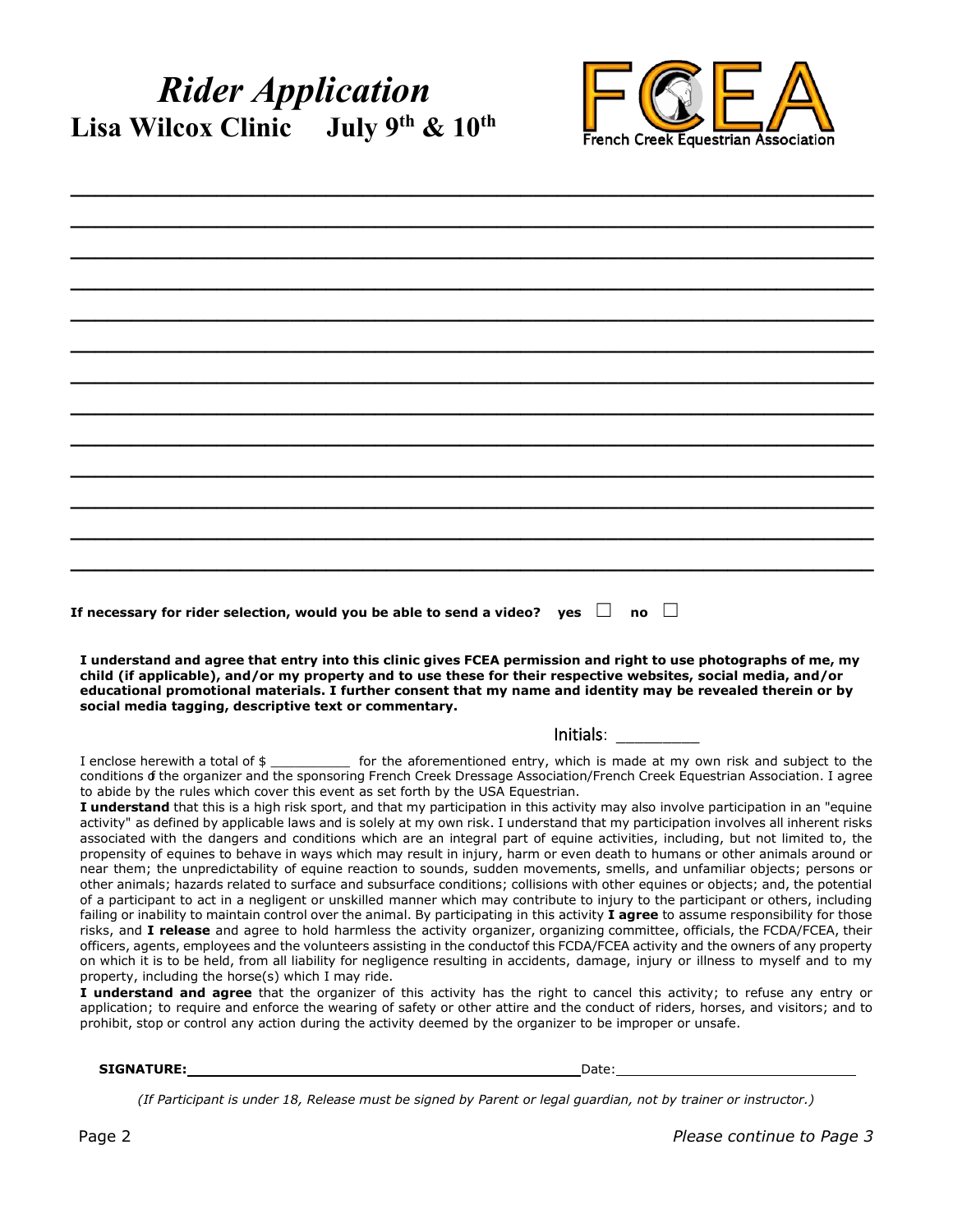## *Stabling and Emergency Information*  **Lisa Wilcox Clinic July 9th & 10th**



| Age: ___________ Height: _________________ Sex: __________________ Color: _________________________ |
|-----------------------------------------------------------------------------------------------------|
|                                                                                                     |
|                                                                                                     |
|                                                                                                     |
|                                                                                                     |
|                                                                                                     |
|                                                                                                     |
|                                                                                                     |
| Date of Equine Influenza Virus and Rhinopneumonitis Vaccinations _______________                    |
|                                                                                                     |
| \$25/day - day stall (no bedding or water) use during active clinic hours only.                     |
|                                                                                                     |
|                                                                                                     |
| Overnight: dates: _______________________ estimated arrival time? _________                         |
|                                                                                                     |

**Day stall users:** bring your own bucket and strip stall of hay and bedding. (if added)